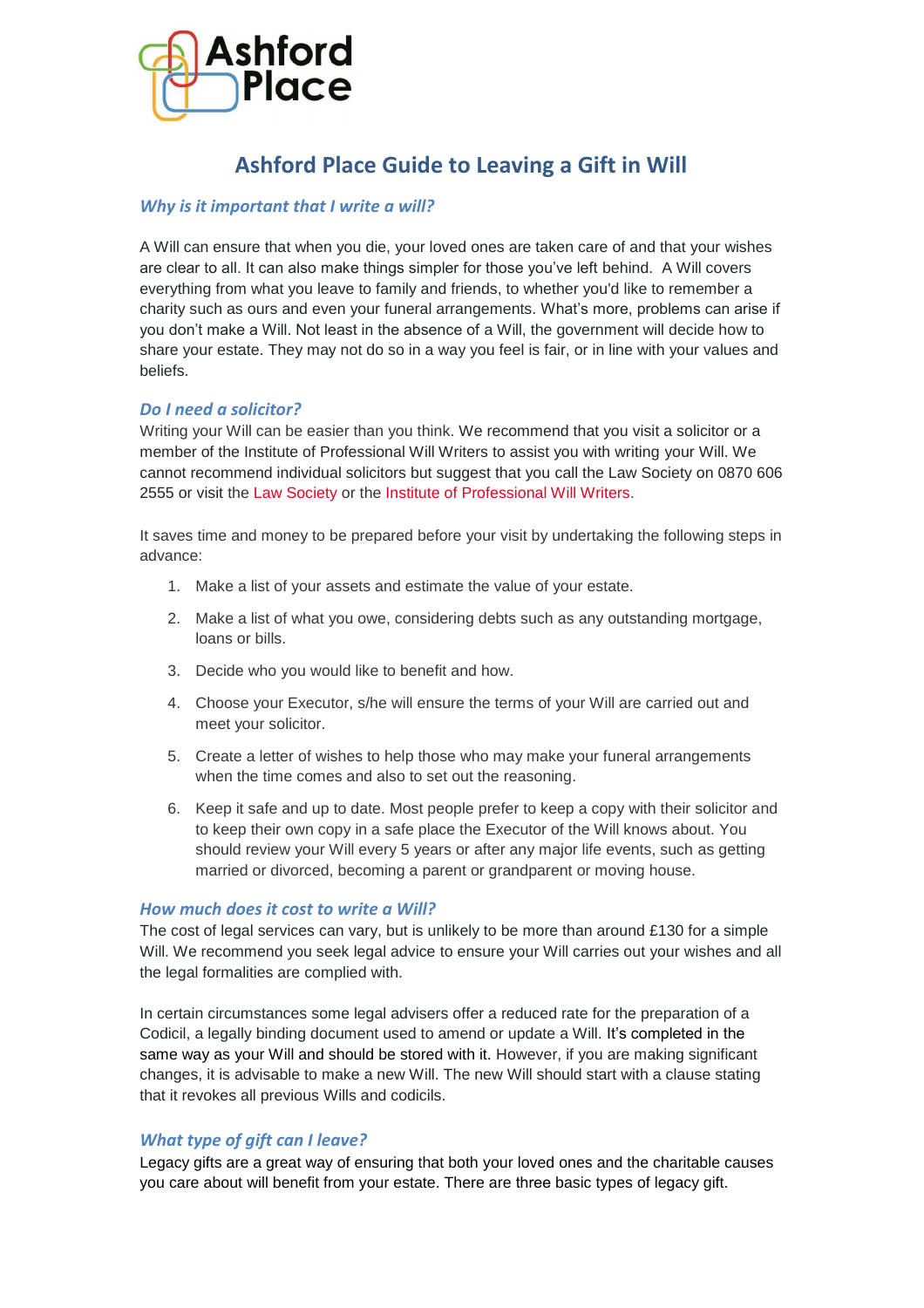### **A share of your estate**

Once you have taken care of your loved ones, you can leave a share of, or the remainder of your estate to us. This is called a *residuary* gift.

#### **A gift of money in your Will**

You can choose to leave us a specific amount of money in your Will. This is called a *pecuniary* gift.

#### **A specific gift in your Will**

You can choose to leave us a specific item, such as jewellery or even a house when making a Will. This is called a *specific* gift.

## *What wording should I use?*

Your solicitor can advise you as to specific wording but it must contain the name and address of the charity and the registered charity number. Examples are shown below:

**Wording if you're leaving Ashford Place a percentage of your estate**: *I give ……. per cent (…….%) of the residue of my real and personal estate to Ashford Place of 60 Ashford Rd, London NW2 6TU (registered charity no. 1097475) and the receipt of a duly authorised officer for the time being of Ashford Place shall be sufficient discharge for my Executors.*

**Wording if you're leaving Ashford Place a fixed sum of money**: *I give ……. pounds (£…….) to Ashford Place of 60 Ashford Rd, London NW2 6TU* (registered charity no. 1097475) and the receipt of a duly authorised officer for the time being of Ashford Place shall be sufficient discharge for m*y Executors.*

**Wording if you're leaving Ashford Place a particular asset**: *I give my ……. (include a description of the asset here) to* Ashford Place of *60 Ashford Rd, London NW2 6TU* (registered charity no. 1097475) and *the receipt of a duly authorised officer for the time being of Ashford Place shall be sufficient discharge for my Executors.*

## *What is Inheritance Tax (IHT) and does leaving a gift to charity affect how much inheritance tax is paid?*

IHT is paid when the value of your estate is more than IHT threshold, which is currently £325,000 per spouse. This can be transferred between a couple, so if you are married or in a civil partnership, you can pass on £750,000 in your Will before any tax is payable.

If your estate is valued at more than this, then you will pay IHT at a rate of 40%, but only on the amount above the IHT threshold.

However, any gifts to charity such as Ashford Place are tax exempt and can even reduce the amount of tax you pay on the rest of your estate. If you give 10% or more of your estate to charity, this reduces the IHT rate from 40% to 36%.

IHT can become complicated, and there are other tax exemptions to be aware of, so if you believe your estate is liable to Inheritance Tax, we recommend you speak to a solicitor or a accountant. They will be able to ensure you structure your Will in the most tax effective way.